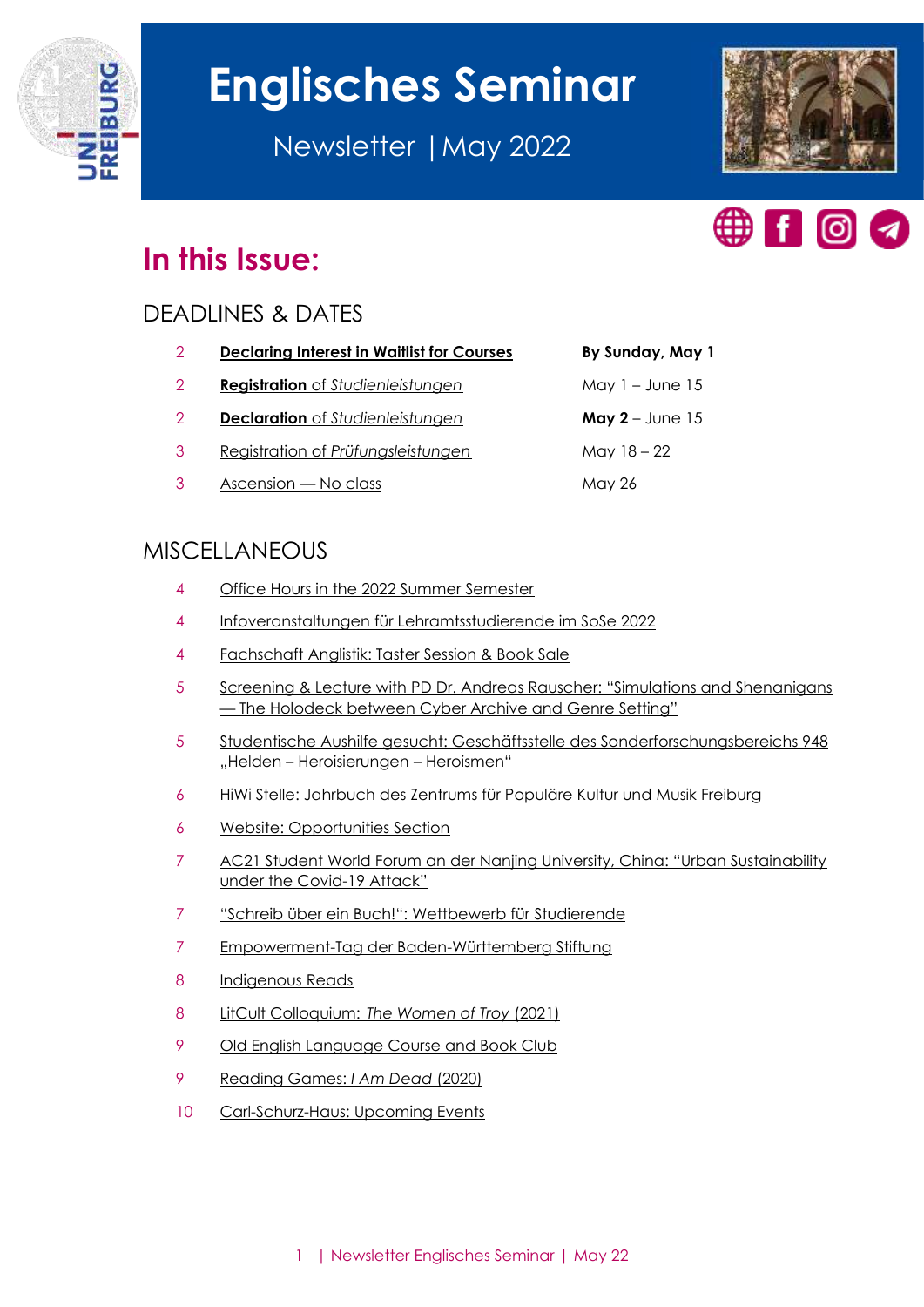## **DEADLINES & DATES**



### <span id="page-1-0"></span>**Declaring Interest in Waitlist for Courses**

If you are interested in being put on the waitlist for a course at the English Department in the 2022 summer semester, please get in touch with the **[program coordinator](mailto:studienkoordination@anglistik.uni-freiburg.de) by Sunday, May 1.**  Possible admissions will take place next week.

## <span id="page-1-1"></span>**Registration of** *Studienleistungen*

The registration period for *Studienleistungen* (SL) in the 2022 summer term runs from **May 1 through June 15**. Please note that the platform used to register your SL depends on your degree program.

Students enrolled in the following programs register their SLs via **HISinOne:** 

- Double-Major Bachelor
- Master of Education
- Master of Arts (start of studies as of WS 2018/19)
- Bachelor of Arts Major and Minor (start of studies as of WS 2019/20)
- Interdisciplinary Studies (i.e. Internationals/Erasmus)

You can find more information and solutions in case you encounter any problems on our [website.](https://www.anglistik.uni-freiburg.de/currentstudents/psl?set_language=en)

#### <span id="page-1-2"></span>**Declaration of** *Studienleistungen*

The declaration period for *Studienleistungen* (SL) in the 2022 summer term runs from **May 2 (over the course of the day) through June 15**. Please note that the platform used to register your SL depends on your degree program.

Students enrolled in the following programs declare their SLs via the English Department's [website:](https://www.anglistik.uni-freiburg.de/studiumlehre/psl/deklarationsportal)

- Teacher Education (*Lehramt*) GymPO
- Bachelor of Arts Major and Minor (start of studies **before** WS 2019/20)
- Master of Arts (start of studies **before** WS 2018/19)

You can find more information and solutions in case you encounter any problems on our [website.](https://www.anglistik.uni-freiburg.de/currentstudents/psl?set_language=en)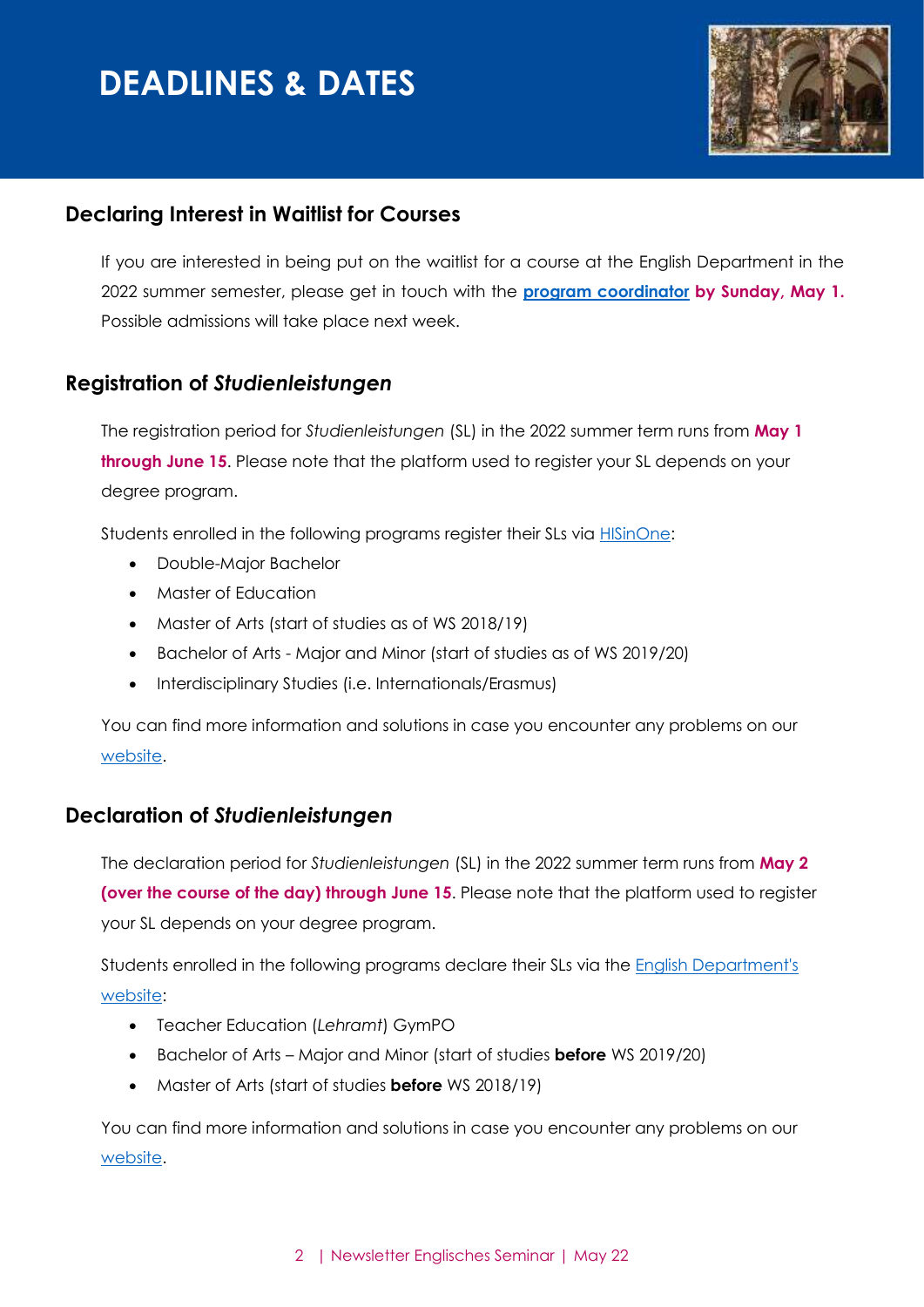## <span id="page-2-0"></span>**Registration of** *Prüfungsleistungen*

The registration period for *Prüfungsleistungen* (PL) in the 2022 summer term runs exclusively from **Wednesday, May 18 until Sunday, May 22, from 7 – 12 am**. Please note that the platform on which you register your PL depends on your program.

Students enrolled in the following programs register their PL via **HISinOne**:

- Double-Major Bachelor
- Master of Education
- Master of Arts (start of studies as of WS 2018/19)
- Bachelor of Arts Major and Minor (start of studies as of WS 2019/20)

You can find step-by-step instructions for HISinOne [here.](https://wiki.uni-freiburg.de/campusmanagement/doku.php?id=hisinone:studieren:pruefung_en)

Students enrolled in the following programs register their PL via the [LSF Campus Management](https://www.verwaltung.uni-freiburg.de/lsfserver/rds?state=user&type=0) portal:

- Teacher Education (*Lehramt*) GymPO
- Bachelor of Arts Major and Minor (start of studies **before** WS 2019/20)
- Master of Arts (start of studies **before** WS 2018/19)

You can find more information and solutions in case you encounter any problems on our [website.](https://www.anglistik.uni-freiburg.de/currentstudents/psl?set_language=en)

## <span id="page-2-1"></span>**Ascension — No Class**

There will be no class on **May 26, Ascension**. You can find an overview of semester dates and holidays [here.](https://www.studium.uni-freiburg.de/en/dates-deadlines-events/semester-dates-and-teaching-periods?set_language=en)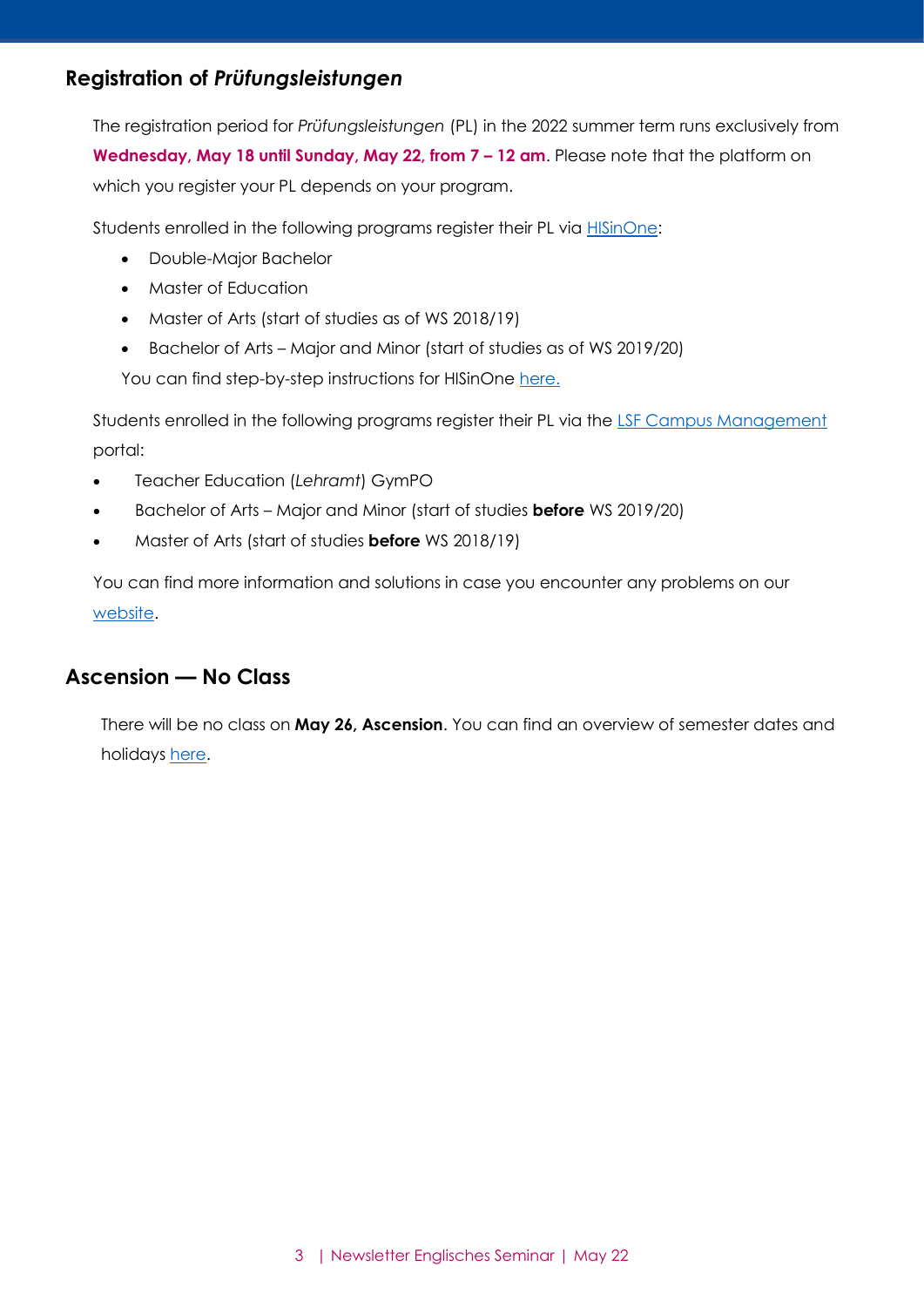## **MISCELLANEOUS**



## <span id="page-3-0"></span>**Office Hours in the 2022 Summer Semester**

You can find an overview of the office hours offered during the 2022 summer semester as well as contact information of professors, faculty, and staff on the [English Department's website.](https://www.anglistik.uni-freiburg.de/department/office-hours?set_language=en)

## <span id="page-3-1"></span>**Infoveranstaltungen für Lehramtsstudierende im SoSe 2022**

Im Sommersemester 2022 werden einige Informationsveranstaltungen für Lehramtsstudierende angeboten:

- Das Berufliche Schulwesen [eine interessante Alternative](https://www.face-freiburg.de/veranstaltungen/das-berufliche-schulwesen-2/) 03.05. | 18.15-19.45 Uhr | HS 1015, KG I
- [Der Übergang vom Bachelor zum Master im Lehramtsstudium](https://www.face-freiburg.de/veranstaltungen/informationsveranstaltung-der-uebergang-vom-bachelor-zum-master-im-lehramtsstudium/) 18.05.| 18.15-19.45 Uhr| digital
- [Das Drei-Fächer-Studium bzw. der Erweiterungsmaster](https://www.face-freiburg.de/veranstaltungen/infoveranstaltung-das-drei-faecher-studium-bzw-der-erweiterungsmaster/) 19.05. | 18.15-19.45 Uhr | digital
- [Auslandsaufenthalt im Lehramtsstudium](https://www.face-freiburg.de/veranstaltungen/infoveranstaltung-auslandsaufenthalt-im-lehramtsstudium-3/) 22.06. | 18.15-19.45 Uhr | Aula, KG I
- [Das Deutsche Auslandsschulwesen](https://www.face-freiburg.de/veranstaltungen/infoveranstaltung-das-deutsche-auslandsschulwesen-2/) 29.06. | 18.15-19.45 Uhr | HS 1015, KG I

## **FACHSCHAFT ANGLISTIK: Taster Session**

Brace yourselves!

Wir laden euch zu unserer Taster Session / Schnuppersitzung ein!

- Was genau macht eigentlich eine Fachschaft?
- Wie bringt sie sich hochschulpolitisch ein?
- Wie kann ich mich einbringen?
- Was genau ist eigentlich Hochschulpolitik?
- Wie sind die Mitglieder:innen dort drauf?
- . . . Und vor allem: woher kommen immer diese Katzenbilder?

Falls ihr eine oder mehrere dieser Fragen immer schon einmal beantwortet haben wolltet, kommt gerne zu unserer **Taster Session** vorbei!

Wir freuen uns immer über neue Mitglieder:innen! Egal, in welchem Semester ihr seid!

#### *Wann?* **Mittwoch, 04.05.** *Wo?* **Fachschaftsraum im AStA-Haus, Belfortstr. 24 (2. Stock)**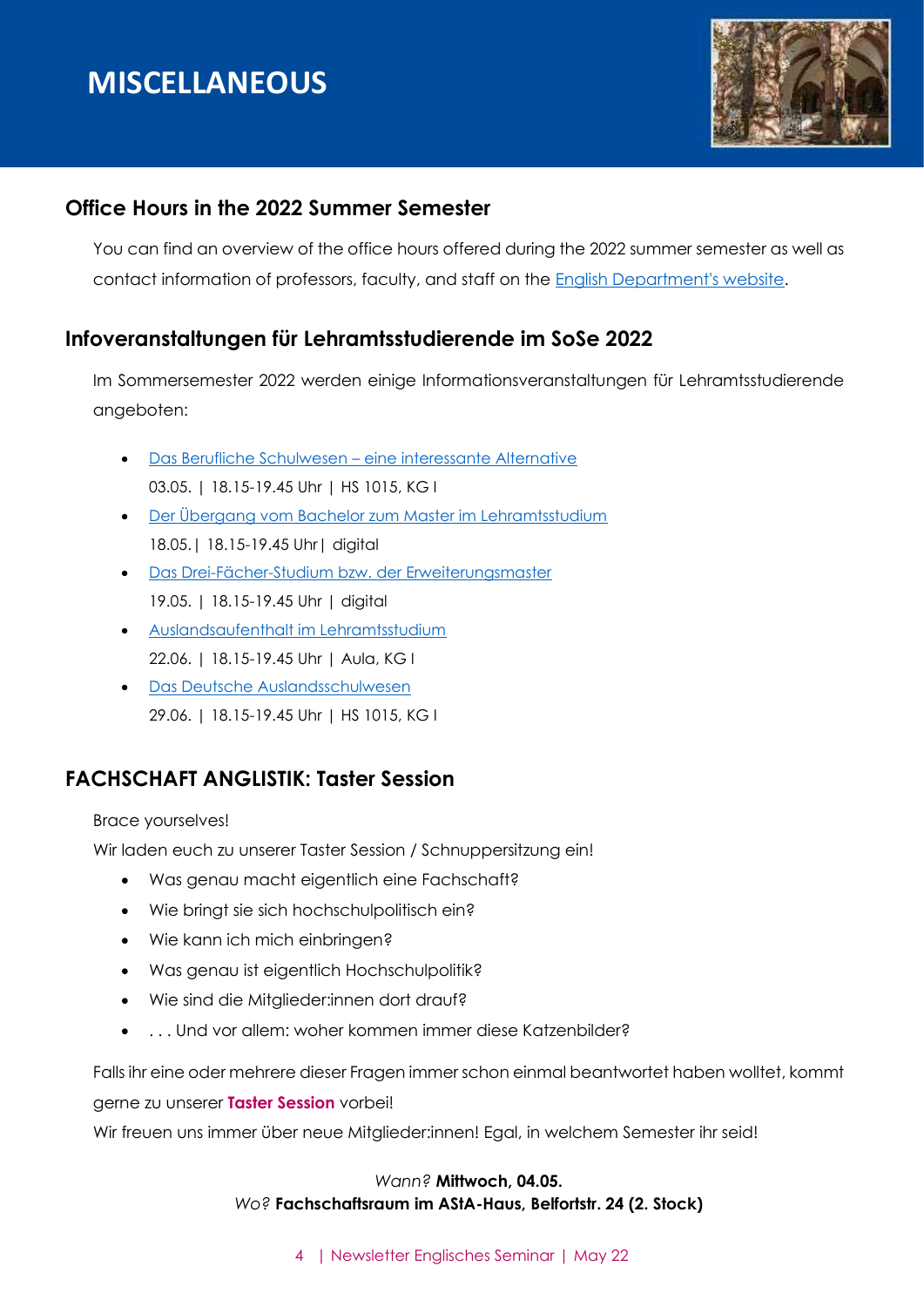Bitte beachtet die Maskenpflicht der Universität und lasst euch vorher testen, wenn ihr könnt!

Und wer nächsten Mittwoch nicht kann — jede Sitzung ist eine offene Sitzung, ihr seid auch sonst immer herzlich willkommen

#### <span id="page-4-0"></span>**FACHSCHAFT ANGLISTIK: Book Sale**

If you are still looking to buy your books for the summer semester, come to the *Fachschaft Anglistik's* **book sale**!

After checking our [list of available books,](https://www.anglistik.uni-freiburg.de/fachschaft/FSA_Book_Sale_Inventory.pdf) you can simply come by **room 4005,** on the ground floor of KG IV, on **Mondays and Thursdays from 11am** to get your book(s). The prices are negotiable. If possible, please bring the money in cash.

If you can't make these times, have any questions or already know that you will get a large number of books (so we can get them ready for you), just get in touch with the FSA on [Instagram](https://www.anglistik.uni-freiburg.de/data/fachschaft-instagram) or via [email.](https://www.anglistik.uni-freiburg.de/data/fachschaft-contact)

Proceeds will go towards the *Fachschaft Anglistik*, so we can organize fun things for you in the future!

## <span id="page-4-1"></span>**Screening & Lecture with PD Dr. Andreas Rauscher: "Simulations and Shenanigans — The Holodeck between Cyber Archive and Genre Setting"**

This guest lecture is designed as part of the Cultural Studies seminar *Engaging With the Past, Present, and Future through Star Trek*, held by Kübra Aksay, M.A., but is also open to anyone interested.

The event will start with a screening of "Ship in a Bottle", an episode of the American TV series *Star Trek: The Next Generation*, followed by the lecture from Andreas Rauscher, and a discussion panel.

#### *When?* **May 24, 6-8pm** *Where?* **HS 3219, KG III**

## <span id="page-4-2"></span>**STUDENTISCHE AUSHILFE GESUCHT: Geschäftsstelle des Sonderforschungsbereichs 948 "Helden – Heroisierungen**

Zur Unterstützung des Teams sucht die Geschäftsstelle des Sonderforschungsbereichs 948 "Helden – Heroisierungen – Heroismen" eine studentische Aushilfe (w/m/d).

Umfang: ca. 5h/Woche, zum nächstmöglichen Zeitpunkt. Die Vergütung erfolgt nach TV-L E3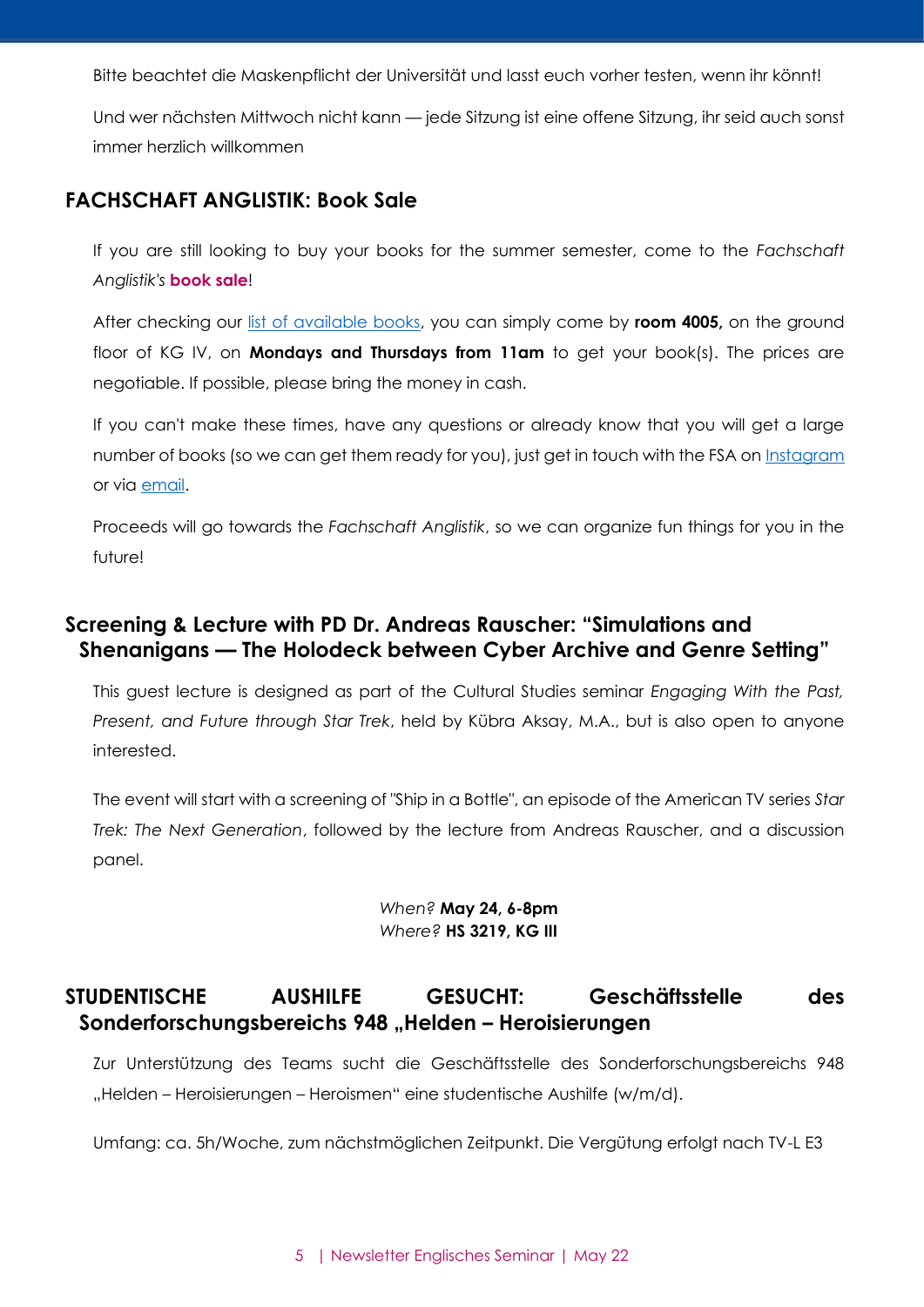Die Aufgaben umfassen insbesondere:

- Unterstützung bei Verwaltungs- und Sekretariatstätigkeiten sowie der Büroorganisation
- Assistenz der Geschäftsführung im Tagesgeschäft
- Mitarbeit bei der Organisation und Durchführung von SFB-Veranstaltungen
- allgemeine Hilfskrafttätigkeiten in der Geschäftsstelle
- (administrative) Unterstützung der SFB-Redaktion

Ihre Qualifikationen:

- laufendes Studium eines im SFB vertretenen oder verwandten Fachs
- gute Anwendungskenntnisse in MS Office (insb. MS Word; Excel und PowerPoint-Kenntnisse von Vorteil)
- Sicherheit in Grammatik und Rechtschreibung des Deutschen (Fremdsprachenkenntnisse sind von Vorteil)
- Sichere Kommunikation (E-Mail, Telefon, persönliches Gespräch)
- Erfahrungen im Veranstaltungsbereich sind von Vorteil

Im DFG-geförderten SFB 948 arbeiten gut 40 Wissenschaftlerinnen und Wissenschaftler aus den Geschichts-, Literatur-, Bild- und Musikwissenschaften sowie aus Soziologie, Sinologie, Islamwissenschaft und Theologie. Weitere Informationen zum SFB finden Sie unter: <http://www.sfb948.uni-freiburg.de/>

Bitte bewerben Sie sich bis spätestens **11. Mai 2022**. Ihre Bewerbung mit Anschreiben, Lebenslauf und Zeugnissen richten Sie bitte ausschließlich elektronisch (ein .pdf) an [sebastian.meurer@sfb948.uni-freiburg.de](mailto:sebastian.meurer@sfb948.uni-freiburg.de)

## <span id="page-5-0"></span>**HIWI STELLE: Jahrbuch des Zentrums für Populäre Kultur und Musik Freiburg**

Zum nächstmöglichen Zeitpunkt wird eine HiWi-Stelle für das Jahrbuch des Zentrums für Populäre Kultur und Musik vergeben. Die Hauptaufgabe ist die Lektorats- und Redaktionsarbeit für das Jahrbuch, worin Texte auf Englisch und Deutsch erscheinen. Gelegentlich fallen auch verschiedene andere Aufgaben an. Die Arbeitszeiten sind flexibel und die Zusammenarbeit entspannt.

Bei Interesse wenden Sie sich bitte an diese [E-Mail Adresse.](mailto:Sophie.aurelie@gmx.de)

#### <span id="page-5-1"></span>**WEBSITE: Opportunities Section**

Please see the **[Opportunities](https://www.anglistik.uni-freiburg.de/opportunities-1?set_language=en)** section on our website to find information about internships, conferences, call for papers, job opportunities, funding options and PhD positions relevant to students of the English Department. You will also find a link to the online portal [JobTeaser,](http://www.jobteaser.com/) where students and recent graduates can search for internships and job offers as well as career events.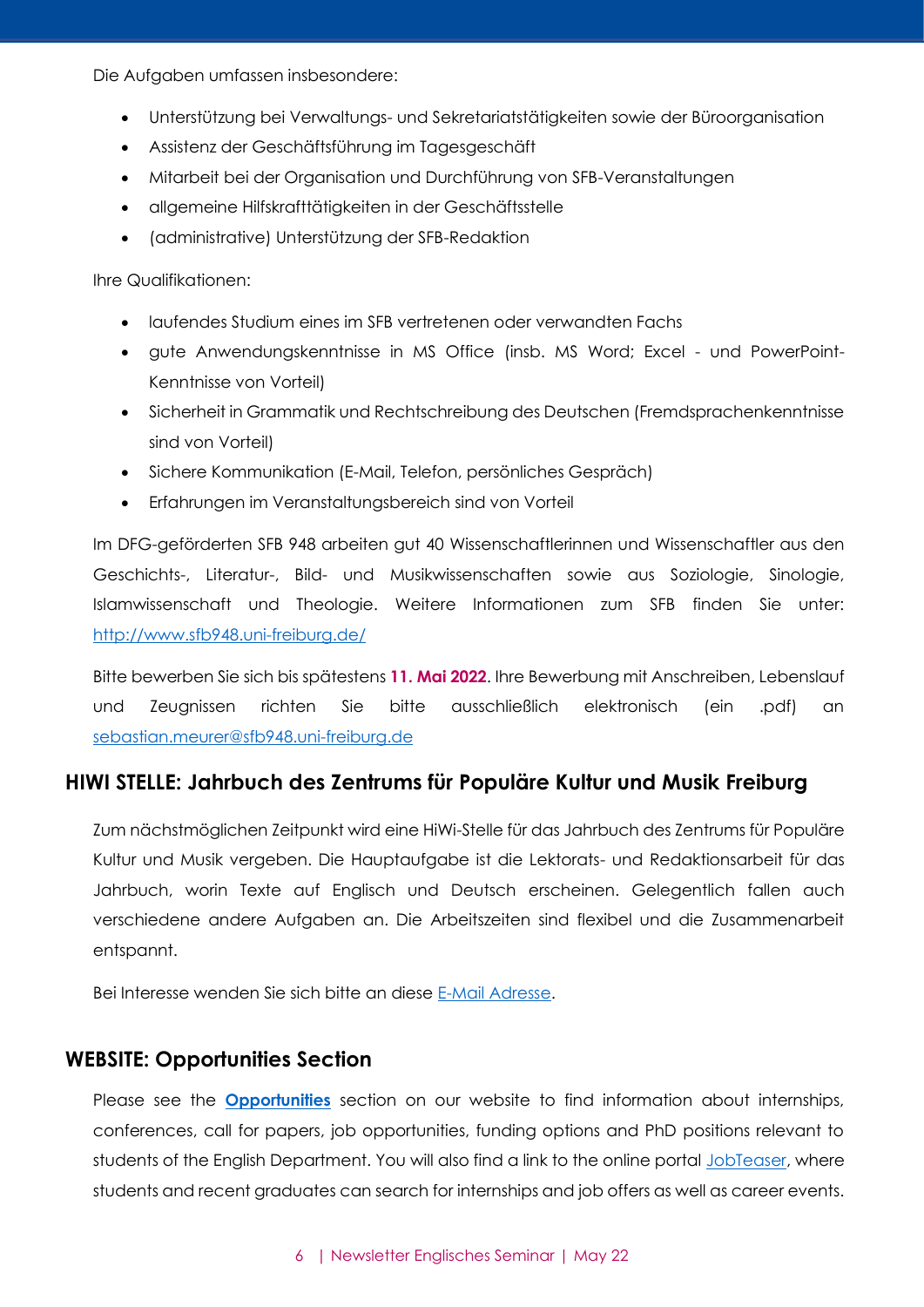## <span id="page-6-0"></span>**AC21 STUDENT WORLD FORUM AN DER NANJING UNIVERSITY, CHINA: "Urban Sustainability under the Covid-19 Attack"**

Eine Online Summer School für Kurzentschlossene: das Student World Forum des Netzwerks AC21 zum Thema "Urban Sustainability under the Covid-19 Attack". Vom 18. - 31. Juli 2022 kommen Studierende aus aller Welt virtuell zusammen, um die Auswirkungen der Corona-Pandemie auf aus interdisziplinärer Perspektive zu beleuchten.

Weitere Informationen zum Programm finden Sie [hier.](http://www.ac21.org/activities/student-world-forum/student-world-forum-2022)

Studierende der Universität Freiburg sind von der Teilnahmegebühr für die Summer School befreit.

Interessierte Studierende reichen die [Application Form](http://www.ac21.org/activities/student-world-forum/student-world-forum-2022) bitte bis spätestens Donnerstag, 12. Mai 2022 (Achtung: früheres Datum als auf der Veranstaltungswebsite angegeben!) bei [Kathrin](mailto:kathrin.jehle@io.uni-freiburg.de)  [Jehle,](mailto:kathrin.jehle@io.uni-freiburg.de) International Office, ein.

Die Universität Freiburg ist langjähriges Mitglied im internationalen Netzwerk Academic Consortium 21 (AC21). Eine Übersicht zu den Aktivitäten des Netzwerks findet sich [hier.](http://www.ac21.org/about-ac21)

#### <span id="page-6-1"></span>**"Schreib über ein Buch!": Wettbewerb für Studierende**

Du schreibst gerne Texte und hast Lust, dich journalistisch auszuprobieren? Du bist wissbegierig und geschichtsinteressiert? Du findest es wahnsinnig spannend, in alten Büchern zu blättern und herauszufinden, was sie uns über die Zeit ihrer Entstehung verraten? Dann mach bei unserem Wettbewerb mit und schreib über ein Buch!

Bookophile ist ein Projekt des MoneyMuseums Zürich. Unser Ziel ist es, einem breiten Publikum auf verständliche Weise Einblick in die faszinierende Welt antiquarischer Bücher zu gewähren. Auf unserer Webseite stellen wir deshalb regelmäßig Bücher aus der Museumssammlung vor.

Einsendeschluss: **30. Juni 2022**. Nähere Informationen finden Sie [hier.](https://www.anglistik.uni-freiburg.de/opportunities/Schreib%20ueber%20ein%20Buch%20-%20Wettbewerb.pdf)

#### <span id="page-6-2"></span>**Empowerment-Tag der Baden-Württemberg Stiftung**

Die Baden-Württemberg Stiftung lädt herzlich zum **6. Empowerment-Tag** der Baden-Württemberg Stiftung am **11. Mai 2022** ein. Um Frauen aus der Wissenschaft zu motivieren, ihre Karriereplanung in die Hand zu nehmen, veranstaltet die Stiftung einmal im Jahr den Empowerment-Tag und setzt sich so für die Gleichstellung im Land ein.

Das diesjährige Motto lautet "Echt gerecht? Talking about Gender, Careers and Breaking Bias" und wird in einer spannenden Paneldiskussion aufgegriffen. Außerdem bieten wir Nachwuchswissenschaftlerinnen aus Baden-Württemberg die Möglichkeit, an einem der Workshops zu Themen wie Gehalts- und Berufungsverhandlungen, Schlagfertigkeit, "Mental Load", "Imposter Syndrome" und Karrierewege für Frauen in der Wissenschaft teilzunehmen.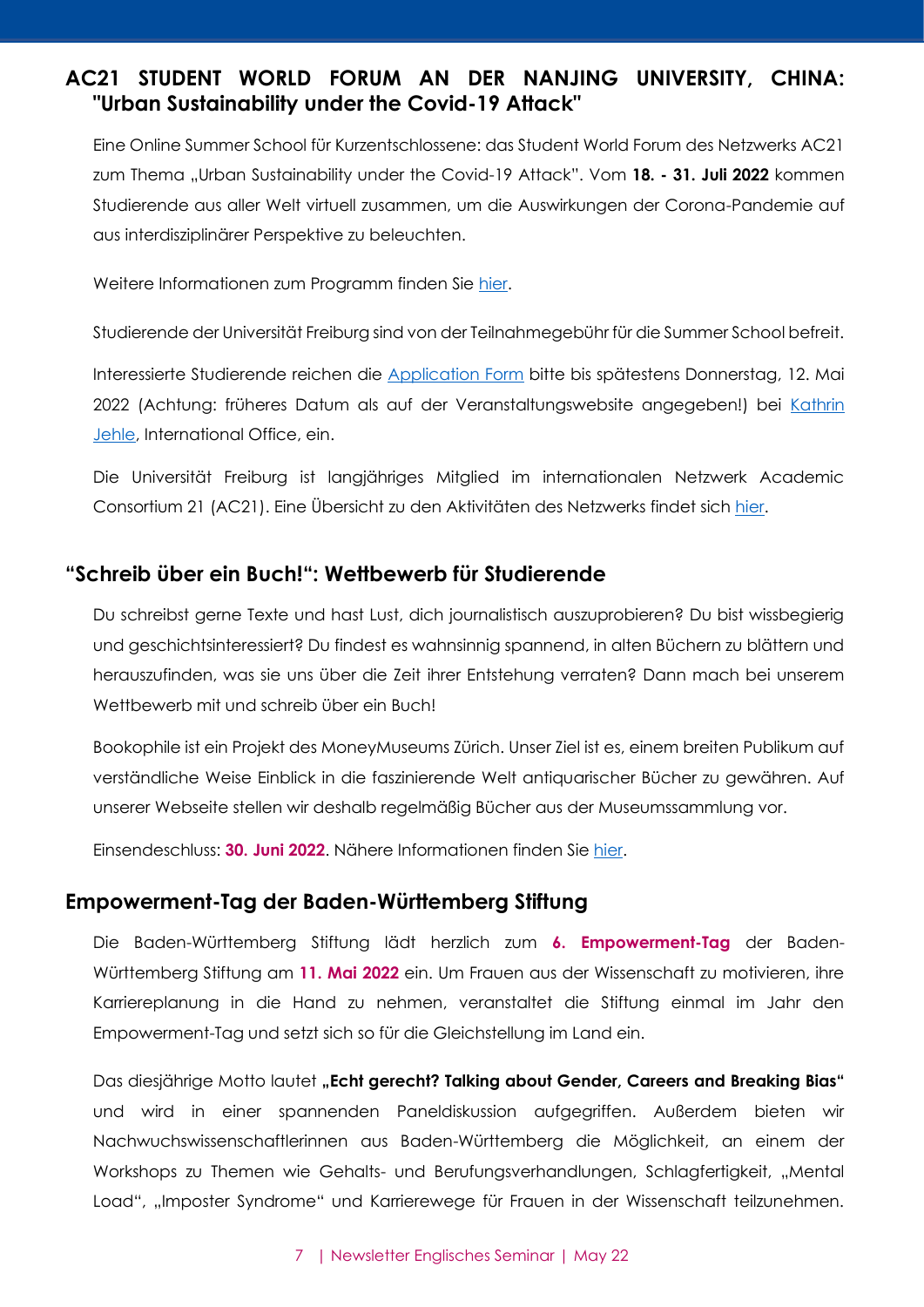Mit Unterstützung des Netzwerks Global Digital Women findet die Veranstaltung **digital** von **18 - 21 Uhr** via Zoom-Konferenz statt. Die Teilnahme ist kostenfrei. Weitere Informationen, die Anmeldung und das Programm finden Sie [hier.](https://www.eventbrite.de/e/empowerment-tag-2022-der-baden-wurttemberg-stiftung-registrierung-305835300617) Die verbindliche Anmeldung ist **bis zum 5. Mai 2022** möglich.

Anmelden können sich Student:innen, Doktorand:innen und Postdoktorand:innen an badenwürttembergischen Hochschulen und gemeinnützigen außeruniversitären Forschungseinrichtungen mit Sitz in Baden-Württemberg. Die Veranstaltungssprache ist Deutsch, zwei der fünf Workshops werden auf Englisch stattfinden.

#### <span id="page-7-0"></span>**Indigenous Reads**

**Indigenous Reads**, your book club dedicated to contemporary indigenous literature, will return in June. The program for the 2022 summer semester will be published on the [English Department's](https://www.anglistik.uni-freiburg.de/readinggroups/indigenous-reads)  [website](https://www.anglistik.uni-freiburg.de/readinggroups/indigenous-reads) and in the next newsletter.

## <span id="page-7-1"></span>**LitCult COLLOQUIUM:** *The Women of Troy* **(2021)**

The LitCult Colloquium is a meeting group intended for the discussion of contemporary literature in the English language. From students to faculty, all are welcome to join. Next month, the group will discuss **Pat Barker's** *The Women of Troy* **(2021).**

*Troy has fallen. The Greeks have won their bitter war. They can return home as victors - all they need is a good wind to lift their sails. But the wind has vanished, the seas becalmed by vengeful gods, and so the warriors remain in limbo - camped in the shadow of the city they destroyed, kept company by the women they stole from it.*

*The Women of Troy.*

*Masterful and enduringly resonant, ambitious and intimate, The Women of Troy continues Pat Barker's extraordinary retelling of one of our greatest classical myths, following on from the critically acclaimed* The Silence of the Girls.



n-of-troy\_29097607-1,

## *When?* **Thursday, May 5 | 2.15 – 3.45 pm** *Where?* **Zoom**

You can find the current program as well as an overview of past session on the English [Department's website.](https://www.anglistik.uni-freiburg.de/readinggroups/litcult-colloquium) If you would like to join, feel free to contact [Eva von Contzen.](mailto:eva.voncontzen@anglistik.uni-freiburg.de)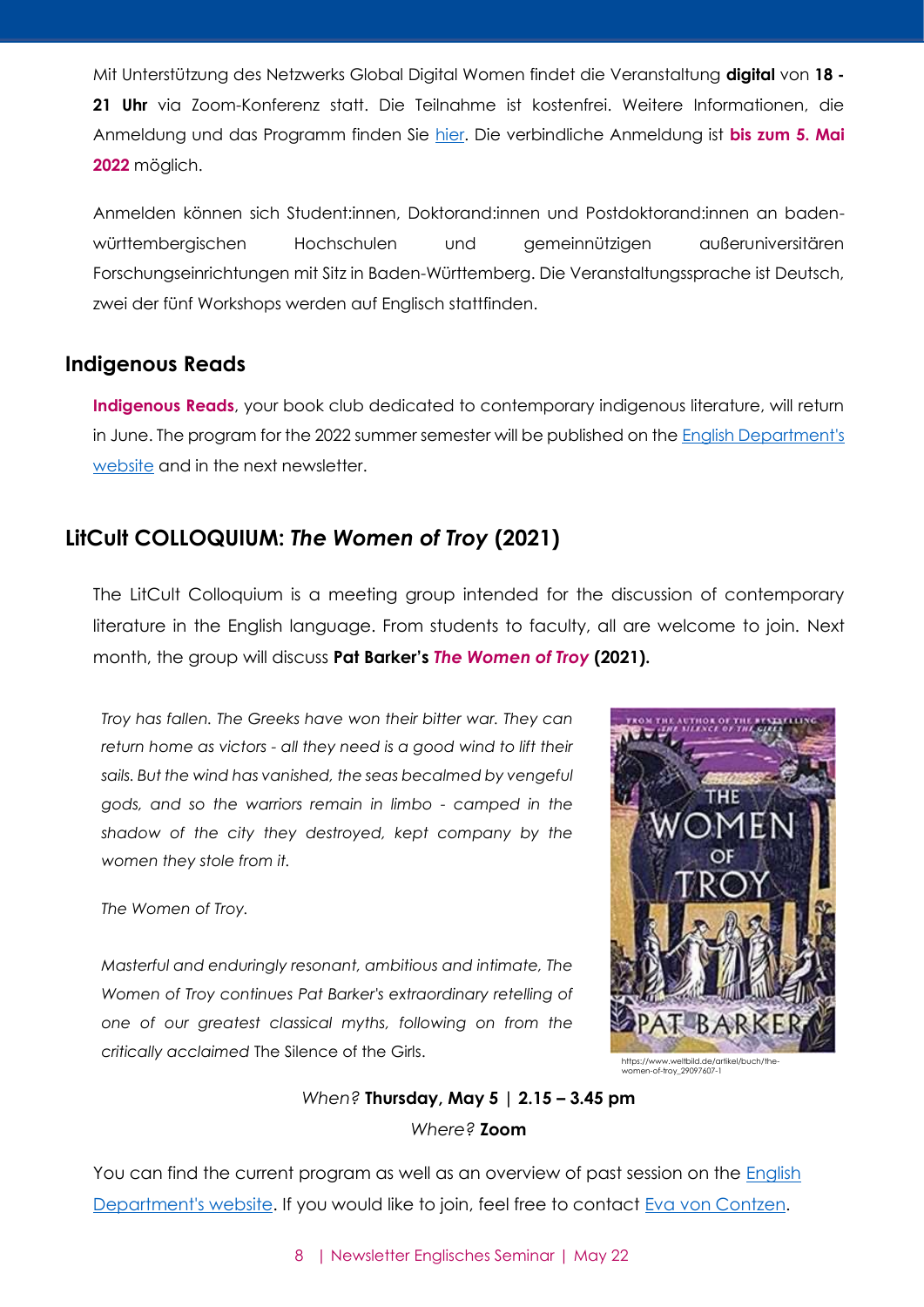## <span id="page-8-0"></span>**Old English Language Course and Book Club**

Are you interested in the origins of the English language as you know it today? Have you always wanted to read texts like *Beowulf* in the original Old English language? The **Old English Language Course and Book Club** has got you covered!

For the first few weeks, we will focus on the acquisition of Old English grammar and vocabulary, so that you have all the tools you need to translate an Old English text. We will start with little translation exercises and move on to small excerpts from original Old English texts.

Finally (presumably at the beginning of 2022), the language course will transform into a sort of book club, where we each translate passages of Old English texts at home and then come together to discuss our various interpretations.

While the course focuses on language acquisition, we will meet once a week. Once we move on to translations, we will meet a bit less frequently, so that you have enough time to work on the translations next to your regular coursework.

#### *When?* **Weekly on Fridays | 10am c.t.**

*Where?* Please send an email to [Julie Altemueller,](mailto:julie.altemueller@gmail.com) who will inform you where the group will meet that week.

Although regular attendance is important during the language part of the course, don't worry if you have to miss a class or two! You can find further information on the [English Department's](https://www.anglistik.uni-freiburg.de/readinggroups/old-english-book-club)  [website.](https://www.anglistik.uni-freiburg.de/readinggroups/old-english-book-club) This is a student-led initiative and you're very welcome to bring your own ideas and suggestions! If all this appeals to you, please contact [Julie Altemueller.](mailto:julie.altemueller@gmail.com)

## <span id="page-8-1"></span>**READING GAMES:** *I am Dead* **(2020)**

**Reading Games** (as in "we are reading games," not as if a series of gamified reading sessions) is a book club for video games instead of books.

The club meets (currently online) on a monthly basis to talk about selected games, from an interdisciplinary perspective, including Cultural Studies and literary approaches. In order to join, you don't have to have any level of knowledge of video games, or define yourself as a "gamer." That term is becoming as meaningful as a term like "movie-goer," in today's world, where digital games are everywhere as cultural products.

This session, the club will discuss *I Am Dead* (2020). You are expected to come prepared, i.e. play the game, and/or watch a video of someone else who is playing it for you.